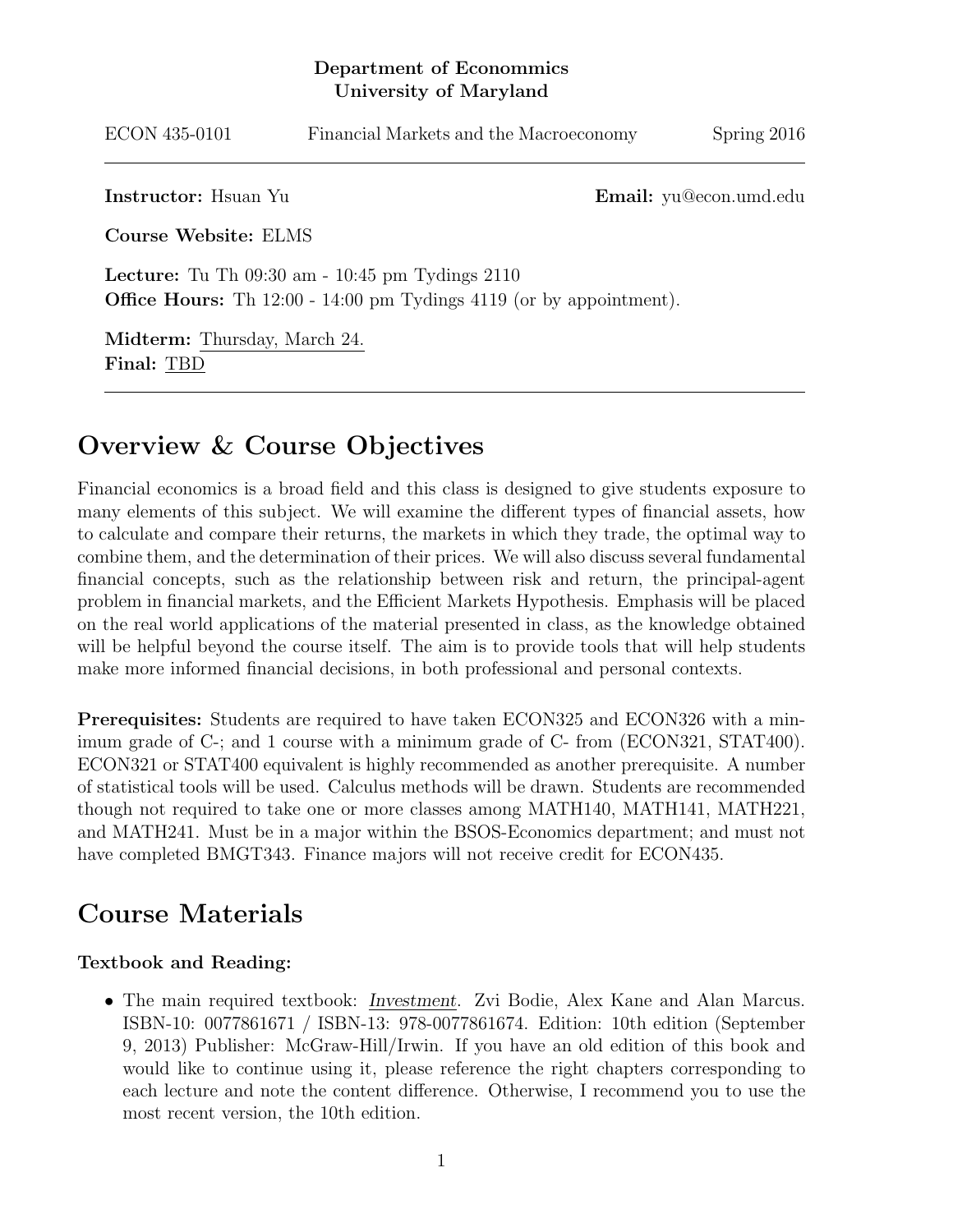• The second required reading is the Financial Times, a leading daily business newspaper, to which I recommend that you subscribe. FT offers a discounted student subscription. You can also access a limited number of articles online for free, or read the print version in the library.

# Grading

- 10% (Group Assignment) Virtual investment game and two one-page investment strategy and result summary report (one mid report and one final report).
- 10% (Group Assignment) Financial news analysis presentation and slides submission. Date of all presentations:
- 20% Problem sets
- 25\% Midterm exam
- 35\% Final exam

Your overall course grade will be a weighted average of scores of all the categories above. There will be no opportunities for extra credit. If at any point during the semester you face circumstances which prevent you from attending lecture, handing in investment strategy report and problem sets on time, making a presentation and/or participating in exams, please contact me as soon as possible to discuss ways to manage the situation. There is little that can be done after an unsatisfactory grade has been assigned.

# Presentation

- Presentation Format: One of the main goals of our class is to actively follow actual events in financial markets. At the beginning of one class each week, we will review and discuss the financial news and developments since the previous class. To this goal, I will assign a team of three students for each class to prepare a short presentation (approx. 10 to 15 min). I would like each group to prepare some presentation slides. All team members or one or two representatives of the group may stand in the front to give the presentation.
- Topic Selection: No later than one week before your presentation, make sure to buy and read a financial newspaper every day and keep track of all important financial developments, or keep track of the important financial developments by visiting online news sources (such as Bloomberg.com, MarketWatch.com, Yahoo! Finance, Google

Finance etc). Discuss with your group member, pin down the key question that not only interests both of you but also falls in a general topic that roughly fits in our class coverage.

• Content: In your financial news presentation, (i) spend some time to discuss and analyze how markets performed since our last class and (ii) analyze and discuss the specific topic that have been chosen, which should be somewhat related to our course. You should do in-depth research, analysis and comments on the topic. Please submit your slides by emailing me after your group presentation.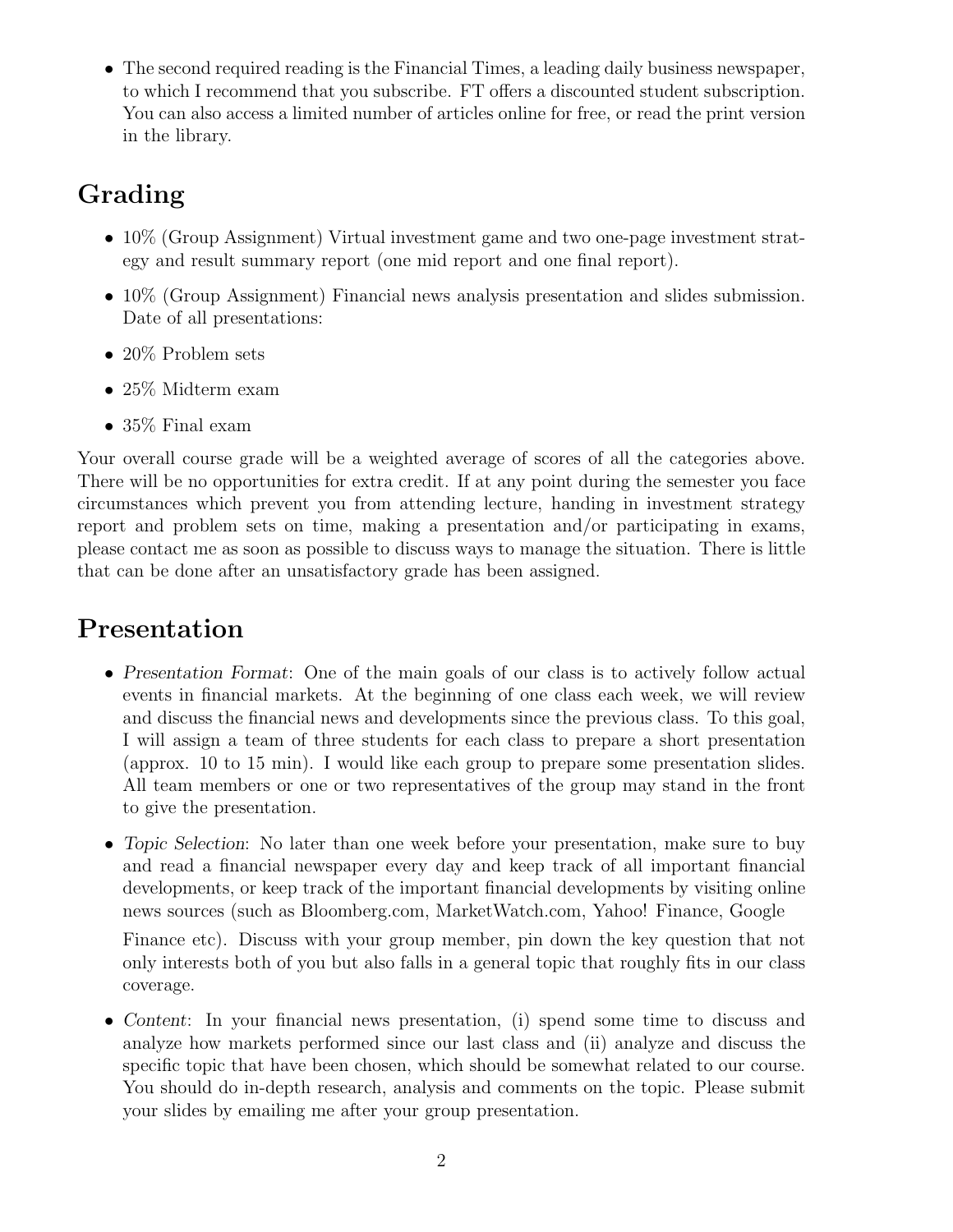### Virtual Investment Game

In order to gain some practical experience with financial markets, I require that every student participates in a simulated stock market game in groups assigned randomly. (I will provide more information in the first few weeks of the semester).

# Problem Sets

There will be FOUR mandatory problem sets throughout the semester, each of which will be given equal weight (5 points each). The problem sets will help you to work through the materials covered in class and will be useful in your preparation for the mid-term and final exam. If you will have to miss a class, please turn in your problem set by leaving it in my mailbox (Last name: YU) in the main office of the economics department (Tydings 3110, open until 4:30 pm) or by slipping it under my office door no later than the beginning of class on due date. For fairness, if you turn in your problem set late, I will drop 40% of the points if you hand it in the day after its due date. Later than one day submissions will not receive any credit.

# Exams

There will be TWO exams, a midterm and a final. If you fail to take an exam, you will receive a zero score, unless your absence is due to one of the legitimate causes listed in the Undergraduate Catalog and you provide documentation for this as soon as possible. You are responsible for all materials in the relevant chapters of the textbook, and for what was covered in my slides/lectures.

# Other Items

Academic Honesty: As a University of Maryland student you have to abide by the academic honesty policy and the Code of Academic Integrity. Lack of knowledge of the academic honesty policy is not a reasonable explanation for a violation. Please visit www.studenthonorcouncil.umd.edu.

Make-up Exams: Make-up exams will be granted only to those students whose excuse complies with University policy. The four valid excuses according to University policy are medical conditions, religious observances, participation in University events at the request of University authorities, and compelling circumstances beyond your control. If you believe you need a make-up, please inform me as far in advance as possible by email. University policy requires that you provide appropriate documentation before you can be considered eligible for a make-up exam. If you miss an exam and cannot document a valid excuse, your grade will be recorded as a zero.

Disabilities: Students who are registered with the University's Disability Support Services